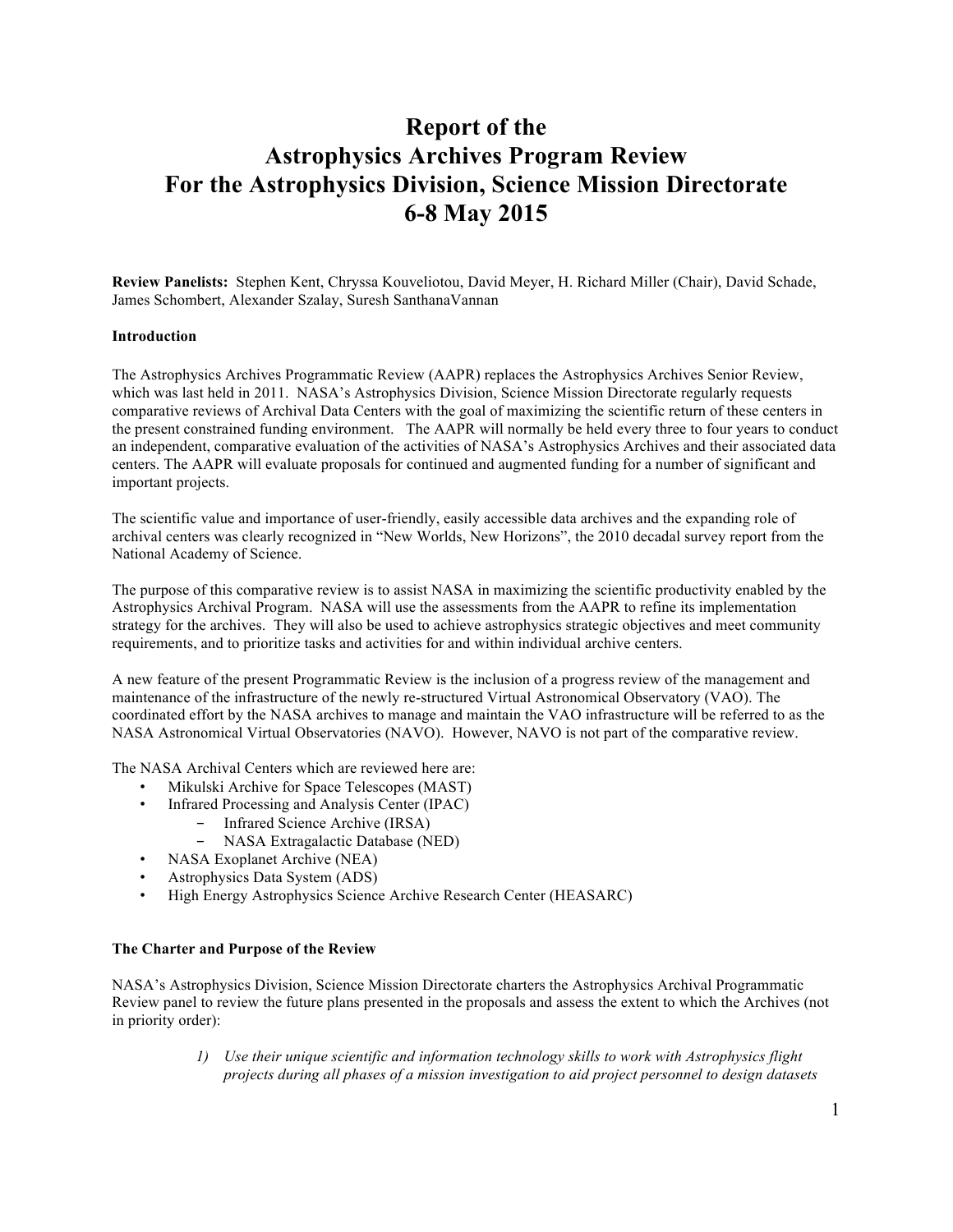*and data production systems, and to identify and restore datasets from past Astrophysics missions to aid in current research;*

- *2) Ingest new datasets, and newly derived datasets created by mission teams or other NASA-funded investigators, into a curated archive;*
- *3) Promote and enhance the use of NASA Astrophysics data by the scientific community and the public, by supporting research employing the archived data, analysis software, and specialized search and visualization capabilities to enhance discoverability. Feedback from user groups, and usage metrics for services, may be valuable indicators of performance;*
- *4) Ensure that the data are secured against natural disasters and unauthorized access and modification;*
- *5) Use current techniques in information technology in order to improve the data labeling and formatting standards that are essential to archive accessibility and improved cost effectiveness;*
- *6) Where plans include archiving non-NASA funded data or data products, assess the degree to which this activity enhances the scientific return of NASA Astrophysics flight missions; and,*
- *7) Demonstrate efficient management of resources, including personnel and budget, to provide continuity of a service that enables optimal scientific return.*

NASA's Astrophysics Division, Science Mission Directorate also charters the Astrophysics Archival Programmatic Review panel to assess the level to which the VAO Centers (not in priority order):

- *1) demonstrate effective use of VO protocols to provide access to spectral and image data;*
- *2) enable VO queries for all astronomical tables;*
- *3) meet their proposed milestones with respect to the standardization of VO data access protocols;*
- *4) demonstrate that VO activities have supported efficient access to large datasets;*
- *5) demonstrate that standardized descriptions of all resources through the VO registry are still available to the community and there has been significant process in the adoption of common standards between the 3 Centers; and,*
- *6) demonstrate how successful the 3 Centers have been in working with each other to improve multiwavelength access.*

The Final Report is provided to Dr. Hashima Hasan, Program Scientist and to Dr. Paul Hertz, Director, Astrophysics Division, Science Mission Directorate.

#### **Review Procedure**

Each of the archive centers above was instructed by NASA to prepare proposals for continued and augmented funding for the period FY2016-2020 and given guidelines for content and budget presentation. Each proposal described the centers' current status, including its holdings, services and tools provided, metrics on usage, scientific contributions, and relation to NASA strategic goals, objectives and research focus. Proposals also presented descriptions of current projects and activities, as well as plans or possibilities for future development over the next 5 years. Budgets and FTE requirements were presented for both in-guide and over-guide budget requests.

The review was held May 6-8, 2015 in Washington, D.C. The review began with an overview by Dr. Paul Hertz, Director of the Astrophysics Division, outlining the current Astrophysics Division portfolio and budget, and highlighting recent changes in the status of NASA missions relevant to the Astrophysics Archives activities. Dr. Hashima Hasan, Program Scientist for the Archival Review, followed with an in-depth review of the charge to the Astrophysics Archival Program Review panel, a discussion of the budget, a brief review of the highlights of the proposals under review, and some clarifying information on the NASA Virtual Astronomical Observatory (NAVO) activities of relevance to the Astrophysics Archives.

Each of the archival centers gave presentations to the AAPR panel over the first two days of the meeting. Each center was represented by 3-4 people, who met for a 90-minute period scheduled with the panel. Prepared presentations were given which addressed the highlights of each proposal, provided updates since the proposal submission, when appropriate, and responded to several questions the AAPR panel had submitted prior to the face-toface meeting. During this period, there was time for questions and discussion with the center personnel. The AAPR panel wishes to thank all center staff for their cooperation both in preparing very informative presentations and their responsiveness during the discussion.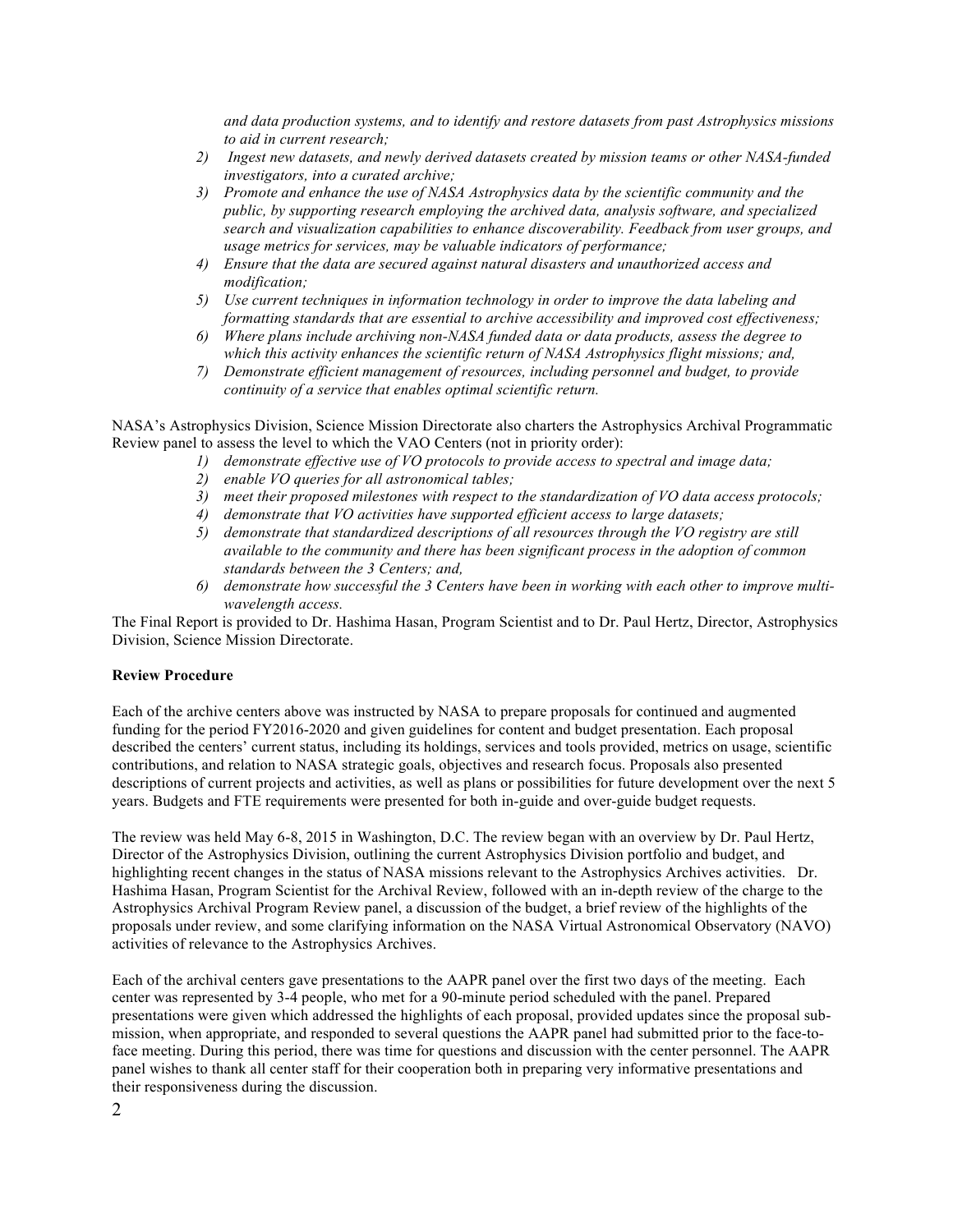Following each presentation, the AAPR panel met in a brief executive session (including NASA personnel), to discuss the presentation and identify any further questions it wished to ask of the center personnel. In several cases, the panel asked to talk again briefly with center staff to clarify points or to ask additional questions. Following the presentations from all centers on the second day of the meeting, the AAPR panel discussed each of the proposals in turn, identifying both its strengths and weaknesses, and reviewing its over-guide budget requests. At the end of the day, a preliminary scoring was made.

On the final day of the meeting, a final ranking was adopted and a set of recommendations was made, including priorities on over-guide requests. The panel also discussed a number of issues that were applicable to all of the archive centers. Those of note are called out below. Throughout the meeting, NASA officials were helpful in providing background information and guidance on the process of the review and were very responsive to questions from the panel.

#### **Outcome of the Review**

The final ranking of the six centers took into consideration all the criteria established in the charge to the AAPR, in both an absolute and relative sense. The panel found the first three centers (ADS, NED, MAST) to be at essentially the same, excellent level of performance and merit, and so ranked them identically. These were very strong proposals that fully responded to the AAPR Call, and contained no major weaknesses. The next two centers (IRSA and HEASARC) were performing very well but the panel identified some weaknesses in their proposals that led them to rank them slightly lower, but found little distinction between the two in overall level. Finally, the last of the centers, NEA, was found by the panel to be weaker than the others; although significantly improved compared to its predecessor, NASA Star and Exoplanet Database (NStED), which was terminated after the 2011 Astrophysics Archives Senior Review. Our evaluations and recommendations for the individual centers follow in individual sections below, in the order listed below.

- ADS EXCELLENT
- MAST-EXCELLENT
- NED EXCELLENT
- HEASARC VERY GOOD
- IRSA VERY GOOD
- NEA GOOD

There was a serious concern expressed by the panel that the data centers' infrastructure was not up to the standards that would be expected from leading-edge data management organizations. The infrastructure and the technological approaches that are being used will certainly be obsolete at the end of the next 4-5 year review cycle. Network bandwidths available to the data centers will soon be two generations behind the current standard for research internet. The panel was disappointed at the absence of plans for major infrastructure refreshes from any of the data centers. Flat budgets create challenges to such planning and innovation but the data centers need to raise concerns about sustainability where they exist, regardless of budgetary constraints.

The panel looks to the NAVO group as being representative of the most innovative and progressive elements of the NASA data centers. We urge NAVO and other members of the data center staff to have discussions and to develop plans related to updating the infrastructure at NASA data centers with a view to bringing them back up to leadingedge standards for data management organizations.

# **COMMENTS ON INDIVIDUAL ARCHIVES:**

## **ADS**

The Astrophysics Data System (ADS) provides a digital library portal for researchers in Astronomy and Physics. The ADS maintains three bibliographic databases containing more than 11.4 million records covering publications in Astronomy and Astrophysics, Physics, and the arXiv e-prints. ADS also provides 77 million citation links, with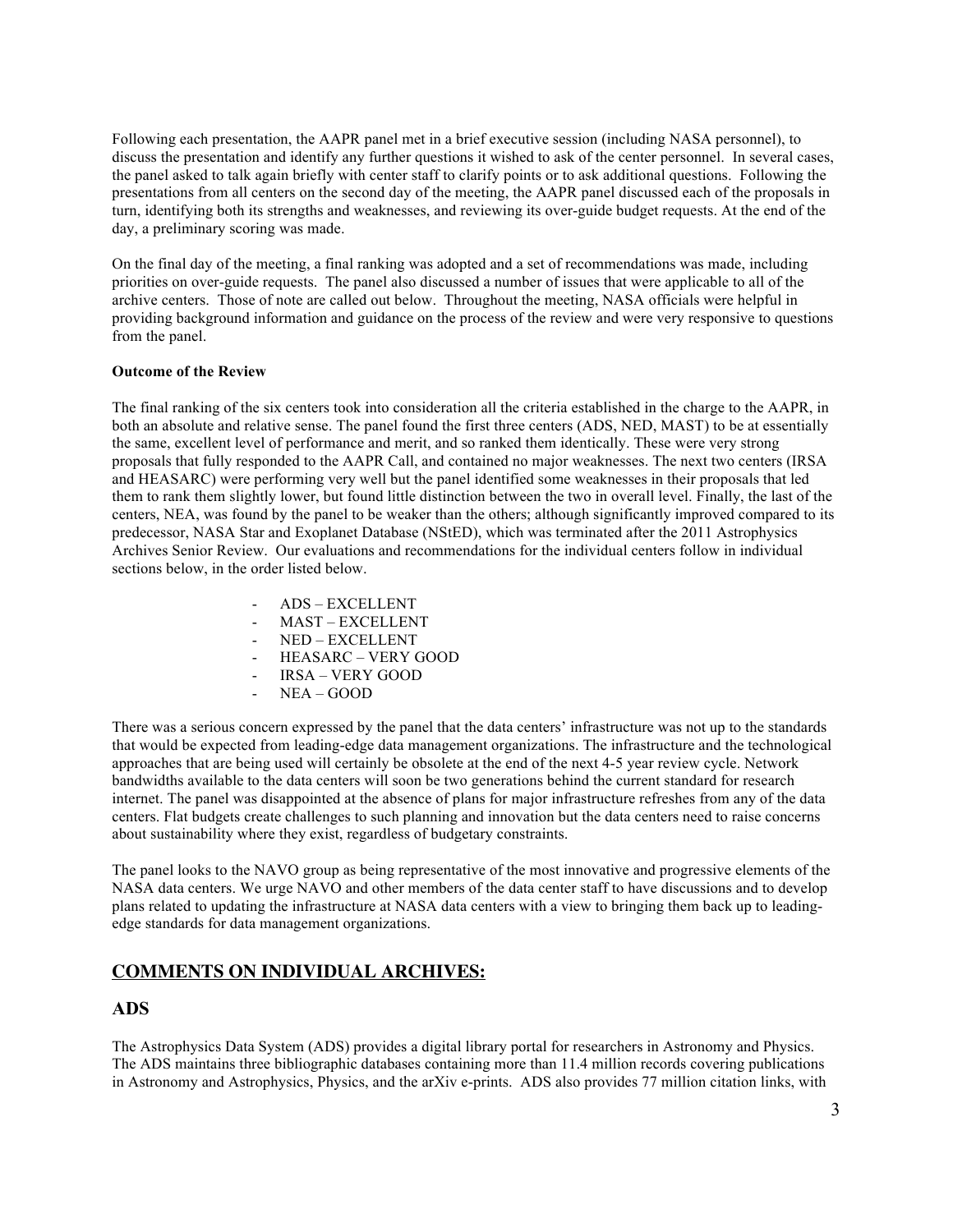nearly half a million links to data products, SIMBAD, and NED objects. Abstracts and full-text of major astronomy and physics publications are indexed and searchable. A set of browse and visualization interfaces are also available through the user interface. In addition to maintaining its bibliographic database, the ADS also tracks citations and usage of its records to provide advanced discovery and evaluation capabilities. ADS also provides a customized interface, through the myADS user profile system for researchers to set individual search and notification preferences.

**Relevancy:** The ADS does not archive or distribute NASA mission data, and in that aspect it is different from the other archive centers. ADS ingest a vast physics and astronomy literature including all NASA mission relevant publications and provides links between publications, authors, and data sets. In this role, ADS provides a highly relevant service to the NASA astrophysics programs by linking important information that contributes to all stages of scientific inquiry: preparation of proposals that lead to data acquisition and/or analysis in support of NASArelated science investigations and publication and dissemination of results.

**Recommendations**: The panel in general agrees with the ADS prioritized list of tasks and provides the following additional guidance: (1) Maintain continuous current services, (2) Complete transition to new system including transition to the new Ingest Pipeline and incorporate functionalities from the ADS classic to the new system, (3) Improve ADS services incorporating the new database, search/indexing engine, etc., release the new user-interface, incorporate additional functionalities such as the visualization interface, and links to social interfaces such as ORCID needs to be explored.

The panel recommends that the ADS take the lead and coordinate the following activities amongst all the data archives: (1) provide tools and infrastructure (with MAST) for creating and registering digital object identifiers (DOI), and (2) work with the journals to provide direct linkages to data sets from manuscripts. The panel recommends that ADS sets up a user group, comprised of a representative user community including a member of the NASA archive community that provides guidance to ADS on (1) annual operations/development plans, (2) prioritization of new tools and infrastructure improvements, (3) applicability to science and (4) access to data.

The size of the ADS team is considerably smaller than those of other comparable bibliographic services, yet ADS provides a greater level of functionality and access to a considerably larger body of literature than the others. Going forward, ADS has identified a need to replace its current infrastructure, ADS Classic (which has grown organically over 20 years), with a new search system. However, given the current thin staffing, it is unlikely that this transition can be made in a flat funding scenario without placing current services at risk of disruption or failure. For this reason, the panel recommends that NASA fund the requested over-guide to transition to the new system and to upgrade the operational backbone.

## **MAST**

The role of MAST is to curate and serve data from the space-borne UV/optical missions spanning nearly half a century, and to provide ancillary information and tools that will enhance the scientific impact of the NASA archive. Based at Space Telescope Science Institute ( STScI), MAST is surrounded by a rich technical and academic environment with deep resources needed to maintain and support this mission.

**Strengths:** MAST has done an outstanding job of assimilating and storing large quantities of data from a large number of missions, which recorded a significant number of optical/UV observations. It is critical to have this repository for the astronomy community. MAST is tightly integrated with the HST project. It has also been restoring/reformatting data from past missions such as HUT. It is successfully ingesting and serving data from Kepler, even though Kepler is somewhat distinct from MAST's core expertise. In total, its holdings include 19 different missions, and more than 300TB of data. MAST is continuously ingesting data from 4 current missions (Hubble, Kepler/K2, Swift-UVOT, and XMM-OM). Data download just from the Kepler mission has exceeded 250TB. MAST has demonstrated extensive experience identifying, restoring and (in many cases) improving datasets from past missions. The site has generated phenomenal traffic, their load is more than 2 million queries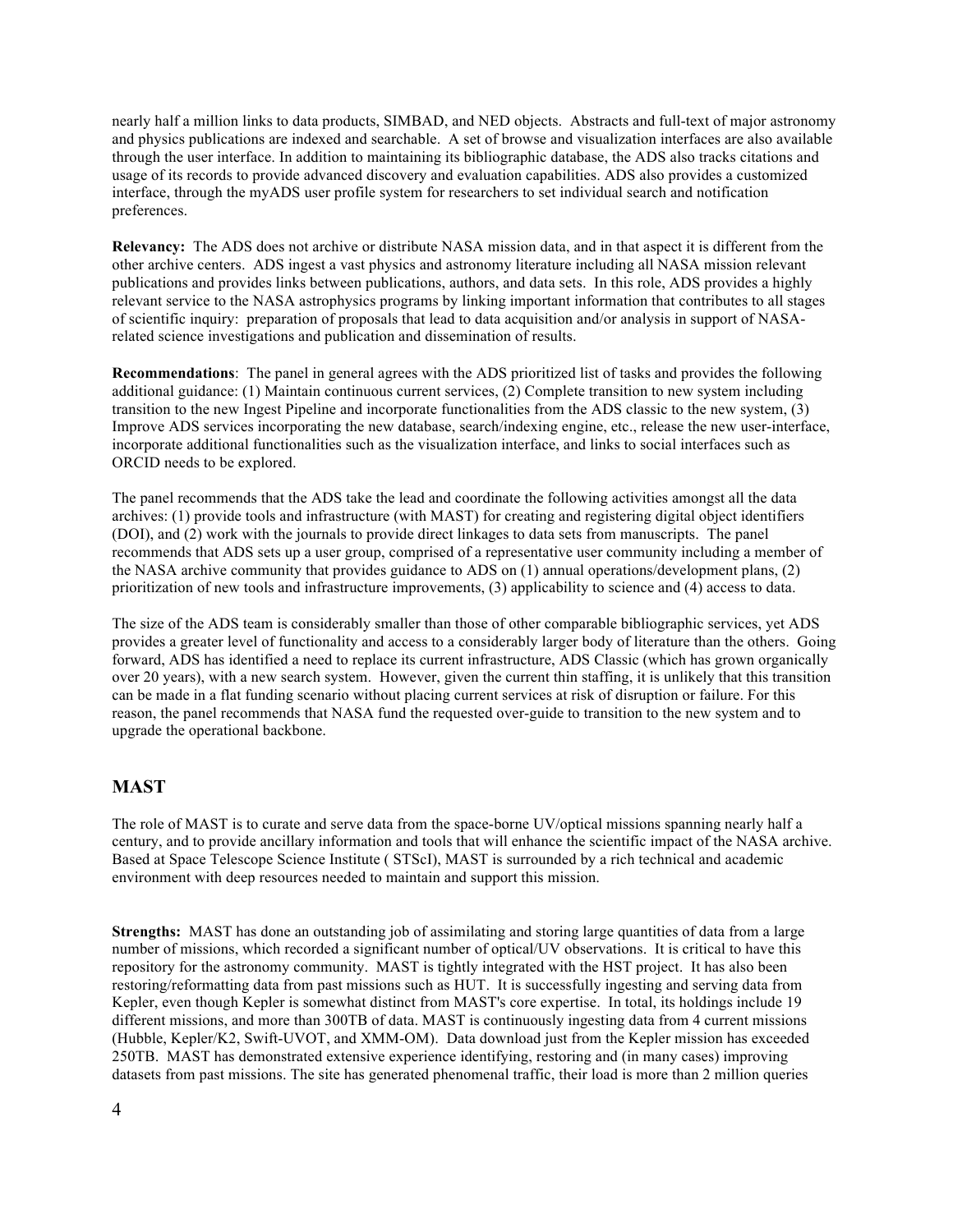monthly. Data access is seamless. The usage of archival data yields as many scientific papers as the original PI data sets. Furthermore, the impact of the MAST archival data is very high, accounting for more than 50% of the related citations in the literature.

MAST has made substantial improvements to the infrastructure required to ingest, process, and distribute new and newly derived datasets, and are incorporating the Common Archive Observation Model (CAOM) which should permit higher levels of interoperability between various NASA and non-NASA archives. The underlying infrastructure is also becoming increasingly shared, and uses various Virtual Observatory (VO) components wherever possible. MAST is willing to use tools built elsewhere, and is open to collaborations. For example, CAOM is an underrated advancement that could very well form the core of a future VO infrastructure. MAST is applauded for working with the Canadian Astronomy Data Center (CADC) on this initiative. MAST has also benefited from the proximity of Johns Hopkins University (JHU) to implement advanced database functionality. There is a unified MAST portal that gives access to all the missions through a common interface. In addition, this is well-integrated with Virtual Observatory resources. It is easy to retrieve data, download mission documentation and analysis software, seek answers to analysis/archive questions, and cross-correlate the MAST holdings with other NASA data centers or with user-provided catalogs.

MAST has built many new value-added, innovative data products. Improvements have been made post-mission on the Galaxy Evolution Explorer (GALEX) and original Kepler mission data archives. MAST clearly enhances the usefulness of this data simply by providing a means of storing it in a common format in this database. MAST also develops higher level science products for ease-of-use and fused data source datasets. Such high level products are giving a unique flavor to MAST. Exploratory science starts with these kinds of databases. From the many such data products, we would like to highlight two here:

- The *Hubble Source Catalog* (HSC) created an object catalog from all Hubble exposures and visits, keeping an accurate track of the exposure geometries and the effective depth (exposure time). The object detections form the individual exposures have been cross-correlated to derive a rich multicolor object catalog that contains all objects that Hubble has ever looked at, in an easily searchable form. Creating such lists even for a small fraction of the Hubble fields used to be a multi-month effort. Now this data can be retrieved in minutes. Given the complexities of the HST observing strategies, there are huge differences between different fields and visits (single exposures vs. the Ultra-Deep Field), and this created significant challenges which have been successfully overcome.
- The gPhoton database is built out of more than 1 trillion photons from the GALEX mission. Each photon event is recorded as a separate entry into the database, enabling a lot of novel analyses. There is no other photon database anywhere close to this scale, although in the past, there was a lot of discussion of such databases from X-ray surveys, e.g. the ROentgen SATellite (ROSAT) photon catalog, which has never been made public.

MAST has decided to host the final archive of the Pan-Starrs project, which will exceed 2 petabytes. This was entirely funded out of the Director's Discretionary fund, and members of the scientific staff using their research time carried out the data reductions. The project to date has not added cost to the MAST budget. In turn, it brought new Big Data technologies to STScI, and as a result, they are entering the next missions which will generate data in the 100TB to1 PB range (Transiting Exoplanet Survey Satellite (TESS), James Webb Space Telescope (JWST), Wide Field Infrared Space Telescope (WFIRST), Gaia) with a well-tested set of tools.

MAST has developed an extensive range of tools for use by the community, and improved upon existing data to enhance their ease-of-use (example is Hubble Legacy Archive). Increases in distribution and publication metrics testifies to the widespread use of MAST products and services, driven by substantial improvements to MAST search and discovery tools. MAST is also developing journal linking and semantic tagging, and is also simplifying the approach to large data base queries. MAST also has extensive activities to engage user groups and collect community input for year-on-year planning.

In summary, MAST presents a clear and concrete plan for the future. It identifies key data collections and key data products as well as data services that it plans to host, create, and implement. MAST is the archive with the most innovation and a vision for the future, and they are demonstrably not satisfied just doing more of the same. Lastly,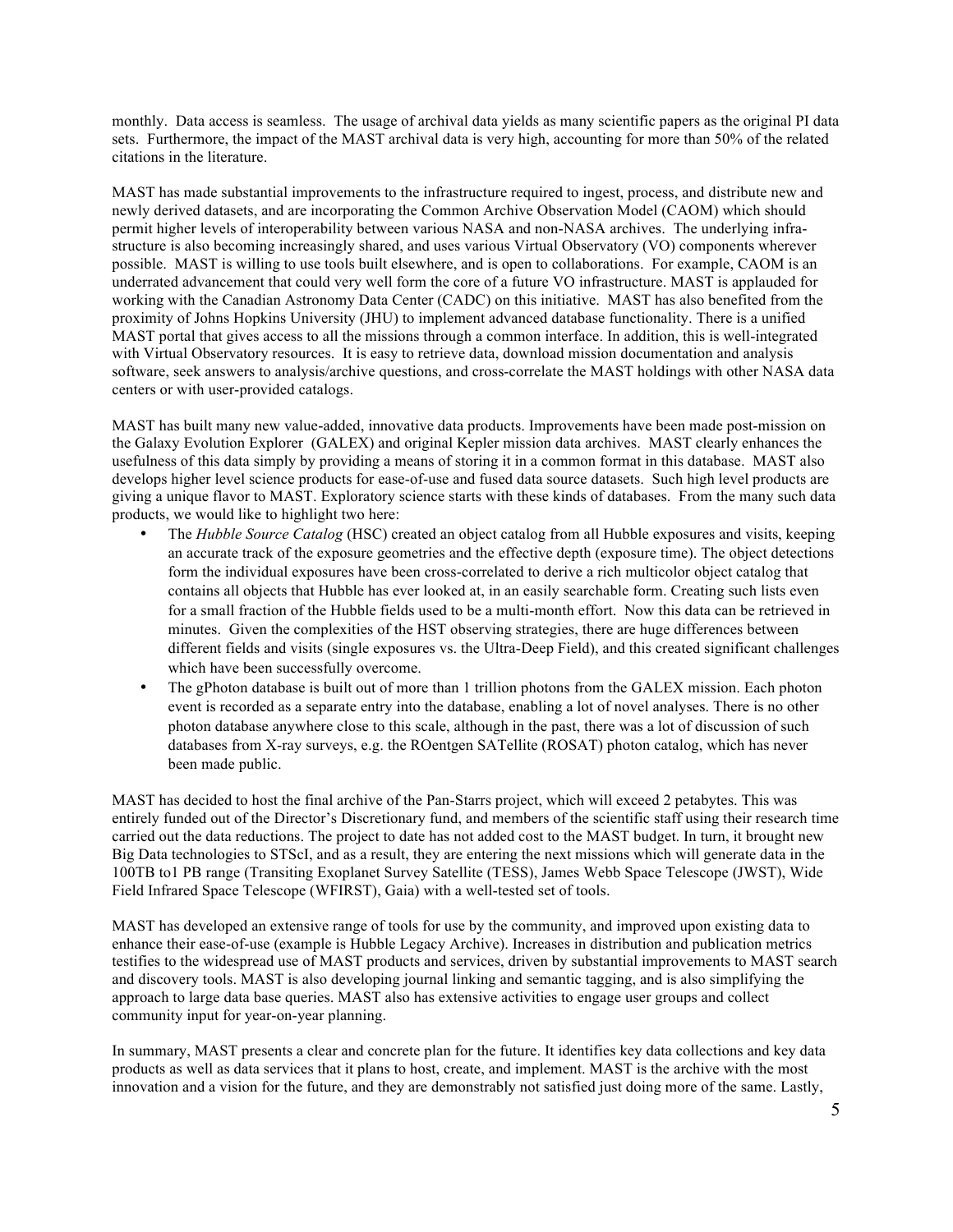MAST has clear metrics of success. Publications and citations are very healthy, and form a very persuasive indicator of success.

**Weakness:** MAST's current network speed of 100Mbits/sec is shared with all of the Space Telescope Science Institute and is grossly inadequate. The situation will become much worse in the future when new and larger data sets are ingested into the archive. They should upgrade to 10G as soon as possible.

**Recommendations**: The panel congratulates MAST on the many successes identified above. However, the need to upgrade the network speed to 10 Gbits/sec is critical and should be addressed as soon as possible. MAST identified a NSF proposal as a possible source of funding to support this upgrade. The panel recommends that MAST not rely on this source of funding to fulfill its core mission. The panel found that funding lines were not clear, and it was difficult to see what individual budget lines actually buy, but still the overall result is impressive. The panel recommends that MAST provide an explicit list of prioritized archive objectives, as requested in the Call for Proposals.

## **NED**

NASA/IPAC Extragalactic Database **(**NED) is NASA's premier center for the service of extragalactic metadata, and a clearinghouse for photometric, imaging and spectrophotometric data. NED's dataset is multi-wavelength, providing a user not only with critical enabling science resources, but also with the ability to do realtime pure science within their archive using online tools through NED's website. NED provides meta-data links to data and resources at the other NASA Data Centers as well as links to the literature through ADS; thus providing a comprehensive tool for the typical user to go from data analysis to publication. NED differs from the other data centers by offering two avenues for research: (1) a central clearinghouse for galaxy data (distances, coordinates, photometry, references) and (2) discovery tools to perform analysis of multi-wavelength datasets.Most extragalactic researchers use NED as a portal to MAST and IRSA, producing a model for cross-archive access. The panel was very impressed by the range of datasets and smooth operations NED maintains for their community. The critical functions for NED are maintain a (1) comprehensive census of extragalactic objects and fundamental parameters, (2) synthesize extragalactic data and derived parameters and (3) provide services enabling multiwavelength research. All three are well justified in their in-guide funding and NED has a solid operating plan to achieve these goals.

**Strengths:** NED is currently used for a large and very diverse set of research programs and continues to ingest large amounts of data (tables, images, photometry, spectroscopy) at an efficient rate. NED is essentially a cached version of a cross-match search run across nearly every data source, including many small datasets which cannot be accessed automatically (e.g., those in peer-reviewed articles). The query rate is the highest of any data archive (excluding ADS). NED has been adding new scalable tools, including support for long running queries. One of their goals has been, not just to increase the size of their holdings, but to improve its quality. They have done an admirable job. Recently NED has developed a probabilistic crossmatch tool, which is now widely deployed. NED expects to increase its data holdings by a factor of 100 over the next 5 years.

NED represents the quintessential avenue for NASA data exploitation. It is a paradigm to be followed in many areas multiple wavelength research. NED also represents the best example of cross archive access, although only for extragalactic data products. NED structure provides a model for future VO-like centers. Non-NASA datasets are well justified as coordinated observations to primary NASA datasets. NED is working well with NAVO for low level standards and ADS for high level literature metadata. The panel was particularly excited by the "Journals of the Future" program and its plans to improve the ingestion of data from published articles.

NED has an active users group and solicits input, via surveys, which have been used to help set priorities and provide NED with a basis for solid strategic planning. In past reviews, NED was criticized for not assigning science value to new datasets, thus making priority assignments impossible. This has been addressed with the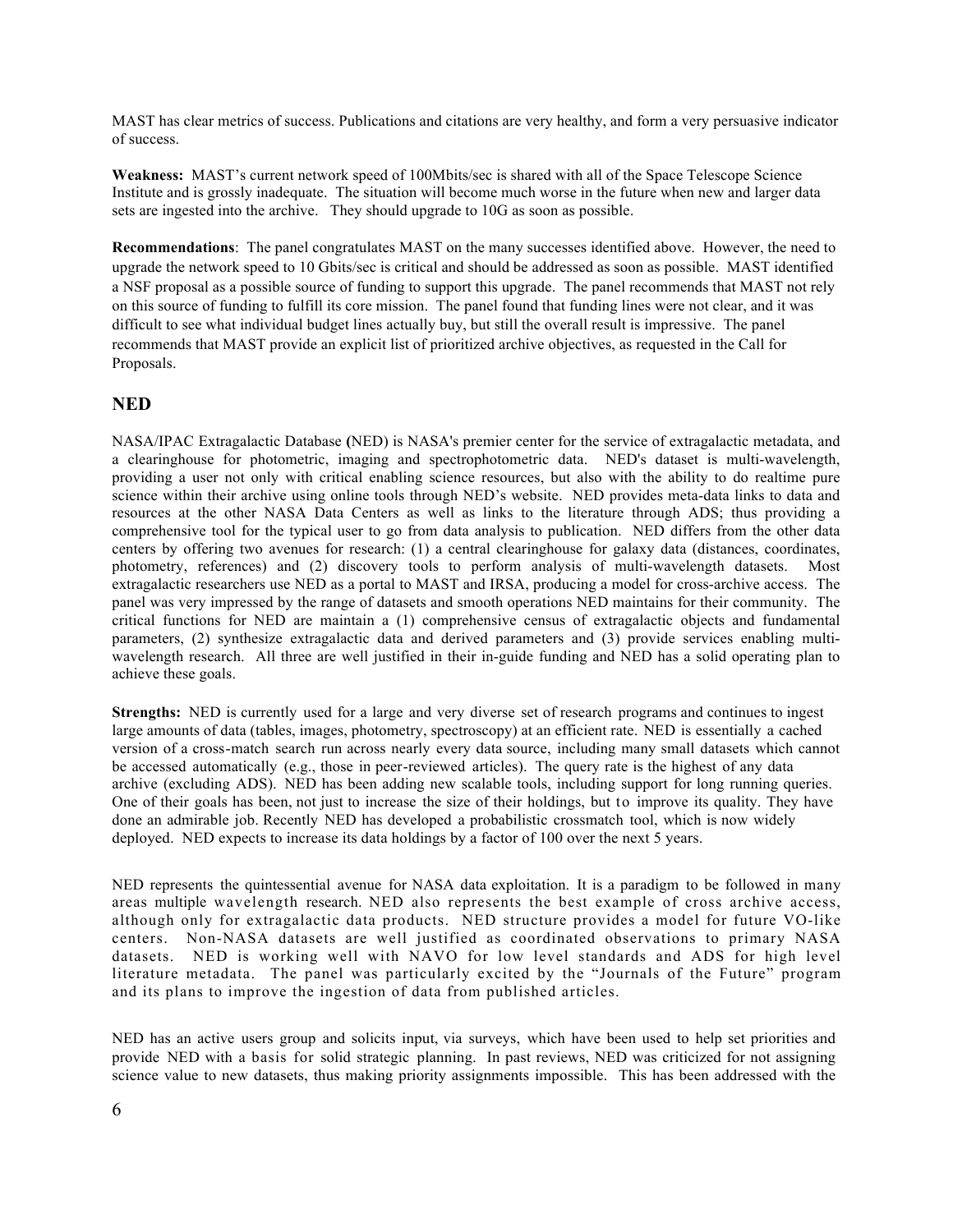new MatchEx tool, a user survey, and continued input from the NED Users Group. Basically, NED has introduced metrics which measure which datasets are being used and now refines priorities based on those metrics. NED makes use of Infrared Processing and Archive Center (IPAC) and the IPAC Support Group (ISG) to provide security and off-site backups. The panel deemed this more than sufficient to meet security needs for the near future. NED sorely needs some sort of visiting scientist program. There are large numbers of grad students and postdocs who work only on archival data. Their data mining skills could bring to NED new ideas and, in return, provide a chance for some career starting experience at Caltech. Even a program to provide publication costs or travel to workshops (or better, a regular NED workshop at IPAC) would go a long way to improving NEDs connection to the community. NED should also consider establishing closer collaborations with small projects.

**Weaknesses:** The new web interface is disappointing as it is simply a re-tooled HTML version of the old interface. Style is not a substitute for a new design with better capabilities. Plans for developing web-based APIs for scripted data access are presented with little detail, and therefore it is difficult to determine its future impact. Power users are poorly served and the new interface should seek to increase the capability of power users**.** A few large datasets dominate NED (e.g., Sloan Digital Sky Survey (SDSS) Data Release (DR) 12, not yet ingested) yet has produced over half the total redshifts (most of which are in NED already) and, oddly, these few datasets have as many galaxies as are in the entire NED holdings (although WISE will compliment SDSS in size). Thus, in round numbers, NED is simply replicating the SDSS database with respect to these galaxies. The real value is in the smaller number of objects with additional non-SDSS data, and the power of cross-archive access to non-SDSS parameters.

Physics within Galaxies was highly recommended by the previous review, but selected for cuts by the NED User's Group. The mixed signals here make the program less desirable. Progress toward ingestion of SN, HII regions is notable, NED should consider being a clearinghouse for CMD's as well.

The proposed increase in their data holdings by a factor of 100 over the next 5 years places a severe strain on the current hardware.

**Recommendations:** The panel recommends that the over-guide budget requested to ingest data from surveys that are still in progress might be better delayed until those surveys produce final catalogs rather than having to repeatedly ingest new versions that supersede previous versions.

No other archive asked for equipment as an over-guide request. While a demonstrated critical functionality, it does not contain an innovative component and lacks weight as an over-guide request. The proposal lacks a plan if the scale up will require more effort than 0.5 FTE. The panel recommends that this contingency should be maintained in the in-guide plan.

The Physics within Galaxies program and the Machine Learning experiment were considered highly meritorious by the panel and we support the over-guide request for these programs at a reduced level. This over-guide comes with the caveat that if critical hardware needs override the science needs, that new hardware purchases should come from this over-guide request.

The panel found that the visual and statistical database was considered too ill-defined and does not recommend funding at this time.

### **HEASARC**

HEASARC comprises the original High Energy Astrophysics (HEA) NASA mission archive established 25 years ago, and the recently added (2002) Legacy Archive for Microwave Background Data Analysis (LAMBDA). The HEASARC team continues to provide excellent service to the community. To date the archive serves data from 39 archival missions, while planning to ingest observations from another 19 operating missions in the next 4 years. It is the dominant provider of archival data and data analysis tools for the HEA and CMB communities.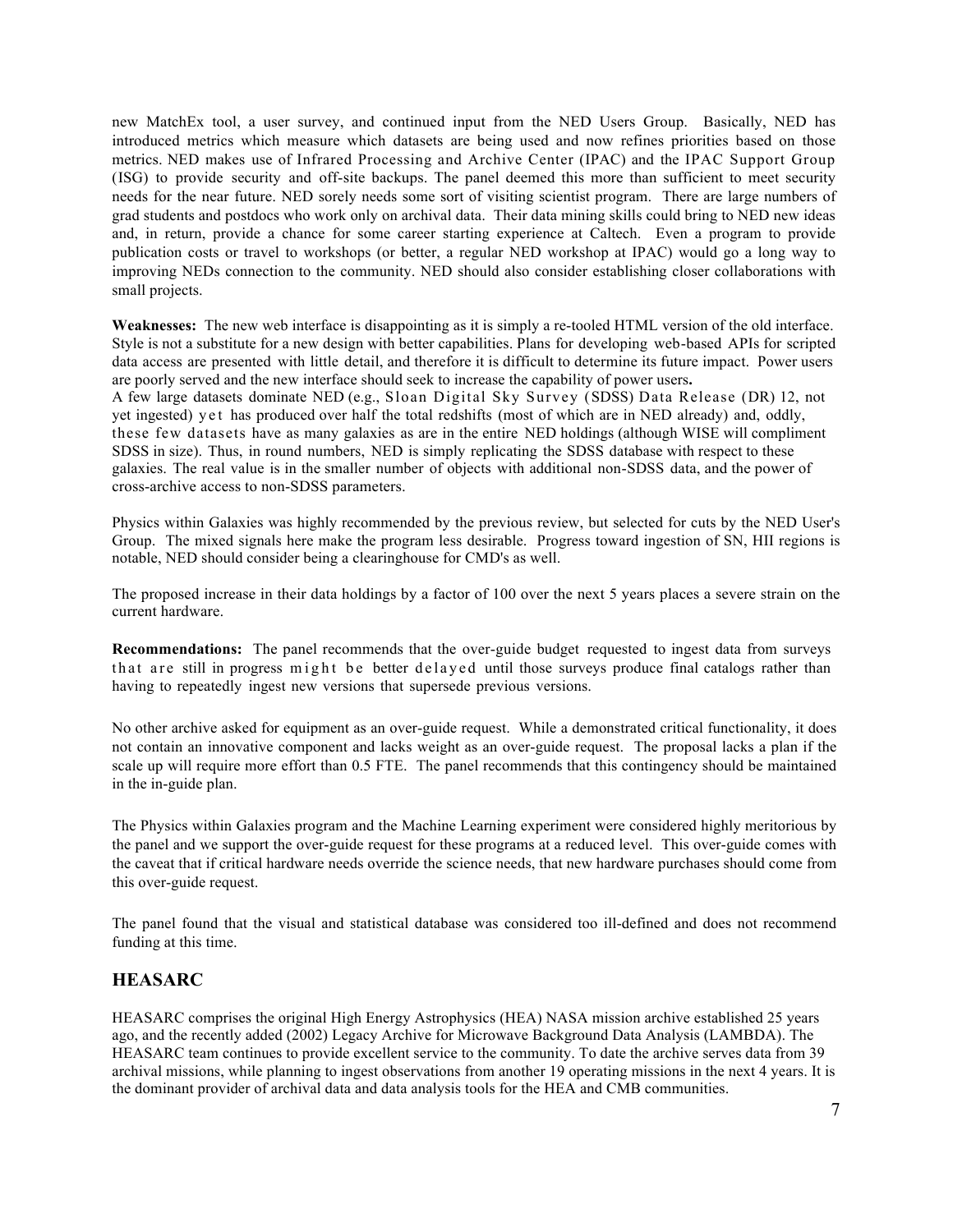**Strengths:** HEASARC continues to be extremely successful in supporting the HEA user community. Their extensive expertise has been very effectively implemented in a policy of data acquisition and ingestion that starts with their involvement with a mission at its planning phase and follows it up to its legacy phase, thus guaranteeing the consistency and uniformity of the data products. This policy ensures a smooth and timely data archiving and distribution pipeline. Currently, HEASARC provides continued support of operating missions (Chandra, Fermi, Nuclear Spectroscopic Telescope Array (NuSTAR), Suzaku, Swift, XMM-Newton, and INTErnational Gamma-Ray Astrophysics Laboratory (INTEGRAL)) and plans to ingest data in the near future (starting 2017) of Astro-H and NICER. In addition, LAMBDA provides Cosmic Background Explorer (COBE) and Corot data, with a subset of Planck data, and plans to ingest data from a number of ground based observatories and Balloon experiments. The primary HEASARC data are protected by a Redundant Array of Independent Disks (RAID) system, while there is a mirror of the data inside Goddard Space Flight Center (GSFC), in case of a major disaster.

HEASARC thus supports currently the largest number of archival and current missions. The successful incorporation of LAMBDA demonstrates the ability of HEASARC to collate and curate legacy data from an extremely diverse set of space-based and ground-based observations. At the same time the quality of their products remains constant: the standardization of the data (FITS) concept is robust, seamlessly maintained and has facilitated combined and correlated mission research for a very broad community. Their curation services include configuration management for calibration data and software releases, rich metadata development for legacy missions, and services linking data to published literature. HEASARC has successfully implemented most recommendations of the last Programmatic review committee.

With creating Hera, HEASARC moved beyond providing mission data products along with processing software to be used for science analysis. With its scripting enabling capability, Hera could become a major asset of the archive for cross cutting data analysis across missions. *We recommend that HEASARC actively advertise this new capability to the user community.* As a larger user involvement requires more resources, we also recommend that HEASARC strategically plan their resource availability for the next 4 years. HEASARC's impact on the science community is evident through literature citations (significant up to 10 years after cessation of mission operations), accepted proposals using HEASARC mission data, and usage statistics. The number of papers using HEASARC mission data is impressively steady at  $\sim$  2000 per year. Feedback is collected from advisory panels, web feedback tools, and helpdesk queries.

Inclusion of the non-NASA ground and mission data is instrumental in complementing the HEASARC archive. The main non-NASA datasets are ground and balloon-based CMB experiments and various imaging surveys in the optical and radio. The former are generally of small size, while the latter add value by providing a more complete multi-wavelength set of data for Skyview. Their implementation is at low cost and provides a unique resource for broadband research, validates the results, and allows for best exploitation of the NASA data. At the same time there are strong links to the NAVO, and the HEASARC services are International Virtual Observatory Alliance (IVOA) compliant. The interactive SkyView nicely demonstrates building a tool on top of Virtual Observatory standards.

The panel finds that the HEASARC management has very efficiently incorporated LAMBDA in the Archive showing a very effective organizational structure.

The HEASARC budget requests are covered entirely within their in-guide plan. HEASARC is currently considering the economics of outsourcing its computing needs to commercial "cloud" vendors.

**Weaknesses:** The panel recognizes the need for a mirror archive outside GSFC for the entire HEASARC data volume. The flat budget of the archive, and the lack of an over-guide request will result in the loss of 2FTE over the next 4 years. There is no strategic planning on the consequences of this loss. The Archive needs to effectively and actively involve their Users groups into their strategic planning. The Archive incorporates a very limited number of community originating software. With the flat budget and constantly changing OS and hardware platforms, a plan to transition the tools to an open source community based development is needed.

**Relevancy:** HEASARC continues to serve a large number of past and current NASA-supported missions and will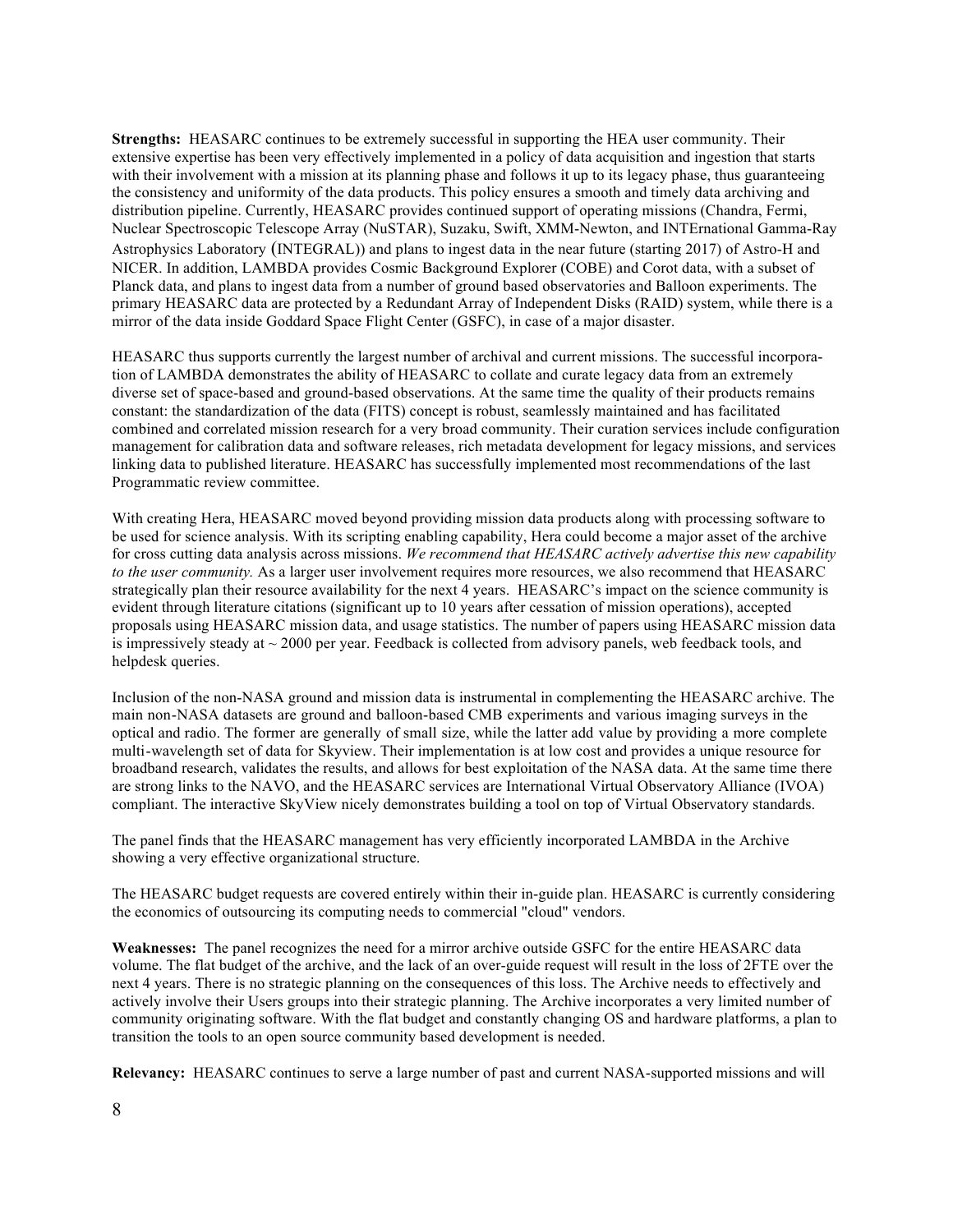act as the data archive for two more missions and multiple balloon experiments in the future, thus remaining extremely relevant to NASA's goals.

**Recommendations:** HEASARC is an extremely valuable asset among NASA archives, very effectively serving the High Energy Astrophysics (HEA) and Cosmic Microwave Background (CMB) communities. The panel recommends support at the full in-guide budget.The panel encourages HEASARC to elevate LAMBDA at the same multifunctional level as the rest of the archive and to coordinate its function actively with IRSA to prevent unnecessary duplication and to optimize science.

## **IRSA**

The NASA/IPAC Infrared Science Archive (IRSA) curates and serves scientific data products from the NASA infrared and sub-millimeter projects and missions. Along with many historical datasets such as IRAS and 2MASS, IRSA serves the Spitzer Heritage Archive, the WISE, NEOWISE and NASA Planck Archives. As NEOWISE continues to acquire new data, and Planck delivers updates (DR3), these will be added to IRSA. IRSA supports JWST by providing access to data and tools needed for planning and analyzing observations. Since the last review, IRSA has improved web portal access, VO protocols and a transition to Oracle DBMS, as recommended by the previous review panel. In addition, IRSA has made significant progress in ingesting user data products and tools. Collaboration with other Archives and long-term planning seem solid and the ingestion of time domain datasets is progressing at a good pace.

**Relevancy:** IRSA has strategic relevance and plays a key role in all elements of NASA's science plan, Physics of the Cosmos, Cosmic Origins, Exoplanets and Planetary Science. In addition, IRSA will be supporting several future IR missions from mission planning to archival analysis.

**Strengths:** IRSA is a physical member of IPAC, which hosts three distinct archives, IRSA, NED and the NASA Exoplanet Archive. These have very different functionalities, and each has been heavily used and highly visible. IRSA contains many different datasets, typically in the mid to far infrared, while NED hosts the world's largest extragalactic database, linking astronomical objects to various publications and to each other. IRSA benefits from the fact that projects producing the current major holdings, WISE and Spitzer, are both co-located at IPAC. It has a unique heritage in IR data archiving, pipelines, and products. This is a comprehensive (20 bandwidths) archive, and receives extensive usage from the community and has a very robust institutional heritage that should be preserved.

IRSA demonstrated a superb ability to work with flight projects at all mission phases, as well as the ability to identify and restore legacy datasets. In addition to fully operational mission support, the IPAC group also supports observations from instruments that have been repurposed from their original mission (Spitzer warm phase, NEOWISE). IPAC is extensively involved in JWST pre-launch planning by providing data and tools needed for planning. IPAC supports various missions by reusing the various standards, webpages, and software stacks to maximize the science reach while simultaneously reducing mission cost and implementation timeline. The reuse of the various components also helps reduce the barriers to data usage and reduces the learning curve of the various data tools by the user community.

IRSA supports several major missions, among others Spitzer, Herschel, WISE and most recently Planck. Soon they will also host the Euclid data for the US community. They will also ingest new data from Spitzer, Near Earth Object Wide-field Infrared Survey Explorer (NEOWISE) program, Stratospheric Observatory for Infrared Astronomy (SOFIA) and reprocessed data sets from Planck and Herschel. They are starting to deploy time domain data as well. They have also made an explicit effort to include user created, value-added. The IPAC/IRSA group has demonstrated a capacity to incorporate new and newly derived datasets, including (1) new observations from active missions (Spitzer, NEOWISE, SOFIA), (2) reprocessing (Herschel, Planck, some non- NASA community data sets) and (3) contributed data sets such as the multi-source Cosmic Evolution Survey (COSMOS). There is a very high usage volume from the scientific community, both for research from individual missions as well as from multi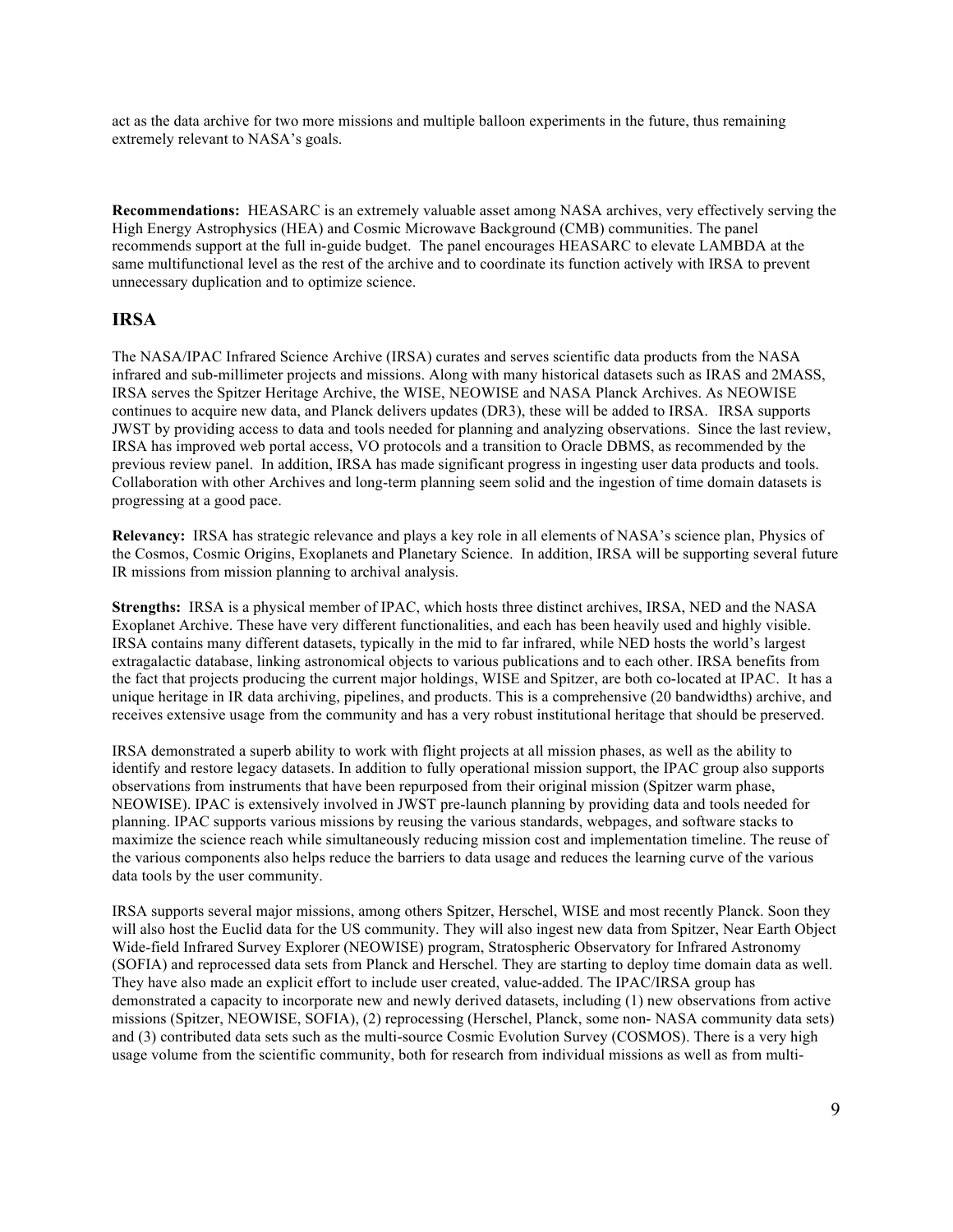wavelength archival proposals. As a result it receives user contributions that are then implemented in the archive, and demonstrates good user-archive synergies.

The ability to promote and enhance the use of NASA astrophysics data is a particularly strong area for IRSA. Their proposal relates specific activities back to NASA "big questions", directly linking work back to overarching science directives. The section on Science Impact links the various IRSA mission data sets to specific astrophysics research areas. Growth in core holdings, queries, downloads and cited publications indicate increased demand for products and services from an expanding archive. IRSA has developed a range of sensor-specific and cross-sensor enhanced products (ALLWISE) and supporting web portals and services. IPAC closely aligns with its user community through User Panels and direct participation in mission-specific user groups, e.g., Spitzer. The IPAC group also provided specific, detailed responses to the previous Senior Review, much of which was directed toward user support, access and analytical tools.

In addition, the following are a list of key developments that should be continued and strengthened: (1) linkages to journals, (2) use of students and young scientists, (3) community participation, (4) improved UI , (5) data and metadata standardization, (6) API based data access, (7) visualization mechanisms, (8) web-based documentation, and (9) user interface and user support

The archive supported the download of several hundred Terabytes and tens of millions of user queries. The archive also supports some high performance computational tools like Montage. The archive will also include a user workspace and some new tools like an Spectral Energy Distribution (SED) service for multi-wavelength data. They are entering the Big Data with 85 billion rows of astronomical data in their holdings, and IRSA has started experimenting with cloud- based solutions. IRSA demonstrates good data stewardship. All data and software holdings are routinely backed up, with copies stored offsite. An uninterruptible power supply mitigates the effects of sudden outages. IPAC data centers and networks are architected, both physically and logically, to protect proprietary data or sensitive information from unauthorized access. IRSA is continuously developing new techniques for data visualization, classification and characterization. Metadata improvements include services against the archived data, enriched metadata development for enhanced access to archival products, with emphasis on cross-archive interoperability (coordinated with MAST), time-ordering of data holdings for temporal analysis and fusion of data sets for multi- frequency studies of astrophysical phenomena.

The data publication rate using IRSA data is impressive and growing. It clearly demonstrates the effectiveness of the data holdings and the access for the community (a philosophy of Turning Big Data into Better Data). An IRSA User Committee and IRSA User Surveys exist to provide feedback and guidance. Where feasible, a common interface (e.g., Gator) is used to access data from multiple, independent datasets. IRSA (and IPAC as a whole) leverage Caltech's IT infrastructure to reduce costs to the archive. The scaling up to much larger data sets has gone extremely well, they should keep up the good momentum.

**Weaknesses:** IRSA proposed to create Spitzer Enhanced Imaging Products (SEIP) for warm mission data being added to the Spitzer Heritage Archive. While now is probably the best time to do so, since the expertise is still available, the added value (searches for rare objects, time domain research, complement to future surveys) does not seem particularly compelling. It also seems that IRSA is being asked to pick up for the shortfall in the Spitzer warm mission budget, rather than a critical archive need.

Some of the essential improvements (to facilitate cross-linking, big data studies etc.) such as metadata enhancements are included under over-guide. IRSA should consider moving this to in-guide. For example, a combination of Spitzer and Gaia will stretch the RR Lyrae map out to 10x6 kpc. But it is unclear how this combination of data will be accomplished since the Gaia archive will be at MAST, which is an Affiliated Data Center for Gaia.

The proposal states that 10% of all papers use NASA IR data, but the actual number of such papers, and the fraction that use data from IRSA, is not given.

While a passing reference is made to recommendations of the user panels, few details are provided. This appears to be the primary channel through which new products & services are identified, prioritized and improved, but the specific role of the user panels is not clear. The overarching question for a user's group is how does IRSA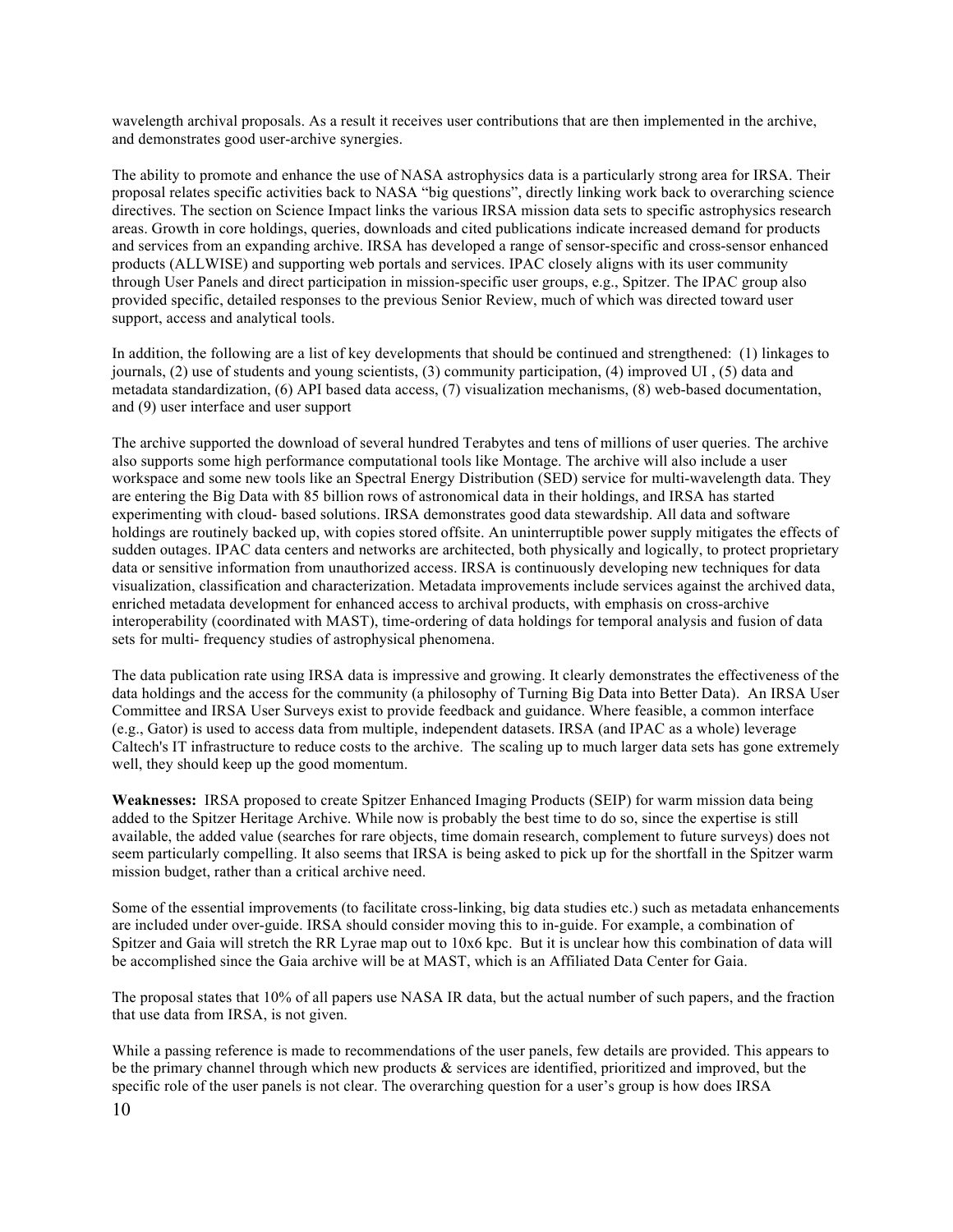"synthetize" requirements from these various sources for planning purposes? While much work is planned, there does not seem to be a clear mechanism to determine priorities. No mention is made of what feedback, if any, is provided by the User Committee. It would be easier to evaluate the budget items knowing how user community inputs affect prioritization and planning.

Besides the currently operating missions (Spitzer warm and NEOWISE), the only "new" missions in the coming years for which IRSA is the designated archive are SOFIA and a balloon experiment. The proposal contained no comment regarding any specific needs required by JWST or WFIRST that would benefit from advanced development work at IRSA.

User support is budgeted at at twice the FTE level of other archive centers for this activity. Is this due to high usage by the community, a large number of new users, or poor documentation.

Plans (e.g., Metadata Update) are not well defined and fall mainly within the Over-Guide. It was unclear whether the requested over-guide satisfies the ingestion of new data during a "lean" IR period of IR missions. High cost of labor makes the over-guide request excessive in terms of return for the data.

**Recommendations:** IRSA curates and serves archives that play an important role in astrophysics and offer the potential for continued and expanded discovery. The panel fully supports the IRSA in-guide request to continue and enhance these products plus the in-guide request for ingesting new data, maintain vital archive functions, and enabling cutting-edge research**.** The panel realizes that proper instrument support enhances the scientific value of the IRSA new and planned datasets, but feels that the proposal did not provide sufficient justification for the specific staffing request for science user support. The panel finds that NASA should examine these staffing and support requirements critically before providing the necessary funding.

Planck release V3 – Questions arose regarding the redundancy of the Planck archive both with ESA and within NASA itself (LAMBDA). The panel felt the proposed V3 release has substantial scientific merit, but the question arose whether this release will be necessary if ESA makes similar improvements in the near future. The panel accepts the IRSA justification that the services provided there are unique and relevant to the astrophysics community, but feel that the budget is poorly justified in a time of limited available funding. We find that a reduced over-guide request would suffice to produce a scaled-back version of this release focused on ingesting the dataset and archive functions.

The panel felt that the amount of funding supporting cloud computing may not be sufficient to demonstrate significantly improved capabilities, and that the work proposed in the over-guide should be accomplished through in-guide funding.

Spectral cube viewer – The panel felt that, although there is a significant benefit to the proposed developments, this work is not considered critical to the core function of the archive and should be deferred or funded through alternate means.

The panel felt the over-guide request for increased user support was not appropriate for something that should be considered a core function of the archive. Such user support should be considered within the baseline funding.

# **NASA Exoplanet Archive (NEA)**

The NASA Exoplanet Archive supports research and mission planning by the professional exoplanet community by operating a service that provides data on all confirmed and Kepler-selected candidate planets, numerous projects and contributed data sets, and integrated analysis tools. The archive includes interactive tables containing properties of all published exoplanets; numerous data products from the Kepler mission, data from the CNES CoRoT mission and from several ground-based surveys; and spectra and radial velocity measurements from the literature. Tools include a transit ephemeris predictor, light curve viewing utilities, and a periodogram tool.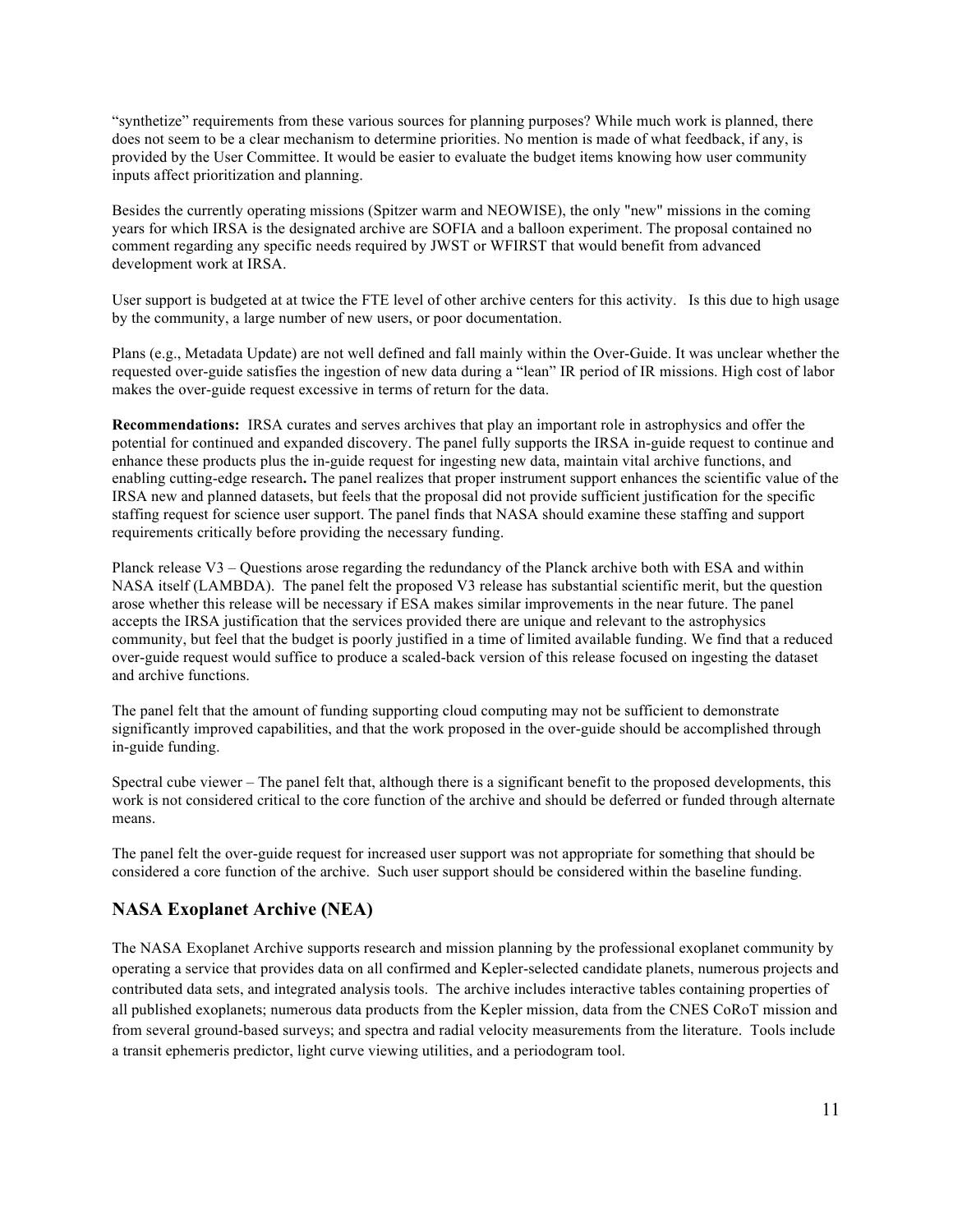After the last Archive review, NASA HQ instructed the NExScI (NASA Exoplanet Science Institute, of which NEA is a part) to recenter the prior NStED project to focus on known exoplanets, including those derived by Kepler.

**Relevancy:** The field of exoplanets is young and growing rapidly, with a succession of observational techniques offering revolutionary insights into the demography and physical natures of planets outside the Solar System. Current missions such as Kepler/K2 and Spitzer and future NASA missions such as JWST, TESS, and WFIRST will either discover and/or characterize exoplanets in large numbers. While other archives will capture and archive the low-level data, NEA will be responsible for capturing all the higher level science data products from these disparate missions, along with complementary ground data, into a single archive.

**Strengths:** The NEA has successfully recentered its efforts to focus on known exoplanets (over 1800 at present) and make available higher level data products from Kepler. It has also completed other tasks, including setting up a clearinghouse (now the Community Followup Observing Program (CFOP)), which is operated separately from the archive proper, to collect follow-up observations from the community. The CFOP is important because follow-up observations add considerable value in vetting exoplanet candidates and providing additional information about their properties. NEA offers various analysis services, such as an ephemeris service for future transit timings, a lightcurve plotting tool, and a periodogram tool. Finally NEA has other sources of data on exoplanets such as CoRoT and a myriad of ground-based data sets. Such ingestion is relevant because Kepler only accounts for about half of all known exoplanets to date. As a measure of its relevance, over 90 publications of all types referenced either the NEA or the paper describing it, which is not much smaller than the number that referenced NED at a comparable stage of its development. Additionally, the ability for users to download bulk data (presumably primarily light curves) has been exercised heavily.

**Weaknesses:** The principle weakness is that NEA operates in a competitive, mainly PI-driven field, and the number of known exoplanets is still small. The NEA is not unique in offering lists of all known exoplanets or providing services. One value-added service being provided by the NEA is "one-stop shopping" for all the underlying data sets for NEA; the impact of this value is difficult to measure. Another value-added service is providing tools for filtering and analysis, but again, it is unclear how much value they bring. Interfaces to extract all data for a particular object could be improved  $-e.g.,$  there is no way to go from the summary table of known exoplanets to the detailed data sets stored for any given planet. Finally, data in the CFOP are not available without creating a user account and logging in. It is understood the reasons for this barrier to be included, was that it was a condition of the Kepler team and that the data are "uncurated" – however, propagation of the data from the CFOP into the archive should be a goal for the coming years.

Going forward, the plan calls for ingestion of data from the literature and from a number of operating experiments (including K2), development of web-enabled versions of a plethora of tools, enabling of VO support, and expansion of the CFOP to become the Exoplanet Followup Observing Program (ExoFOP). The next mission that will produce large numbers of exoplanet candidates is TESS, yet, the role that the NEA will play in this mission or the amount of development work needed in advance is only briefly described. The largest item in the budget is for development of new software and analysis tools; it is unclear to what extent these tools are needed, since the main work seems to be web-enabling tools developed by others. The one unique service offered by the NEA is the CFOP/ExoFOP; however, support for a person to manage the activities of the external community is placed in the over-guide budget.

**Recommendation:** The NEA has done a commendable job re-centering its activities on known exoplanets. It still seems to be seeking the right path to make itself the center of archival research in a highly competitive field. It will take time, as advances in the field happen in sporadic bursts. The panel recommends continuing funding the NEA at the full in-guide budget but does not recommend funding the over-guide budget. The proposed over-guide work (coordination of ground-based observations) supports a priority 1 objective; it was unclear why this work was placed in the over-guide budget while other lower-priority work was included in the in-guide budget. We suggest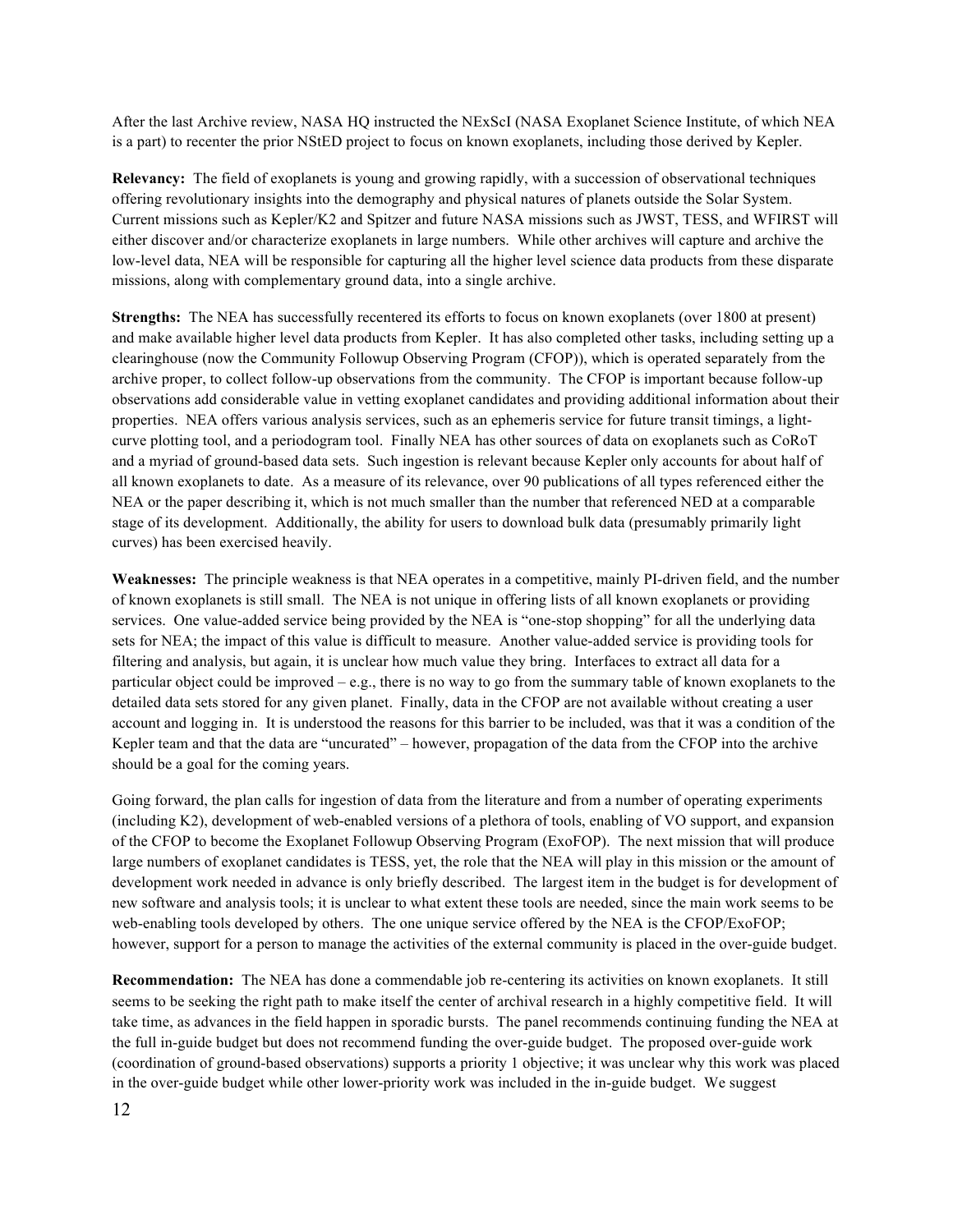reconsidering whether funding of this task could be carved out of the in-guide budget by deferring work on lowerpriority tasks. We additionally suggest that the NEA continue evaluating the role(s) it can best serve to increase its prominence in the exoplanet field.

# **NAVO**

It is too early, after only a few months, to effectively evaluate progress for NAVO. Nevertheless, NAVO has created a management plan, has done an analysis of VO protocol implementation and gaps across the NASA data centers, and they report the development of a good working relationship. So things look positive at this point and progress is as expected. One of the first goals of NAVO was to realize an effective transition from the VAO era to the NAVO era. They should be congratulated on the success of this endeavor. It was not trivial.

Concerns were expressed about the history of VO development in the US where NASA data centers were involved. There were worries that there was potential for good money following bad, and it will be on the shoulders of the Project Scientist to monitor work effort across all the Data Centers.

The panel would urge NAVO to guard against being isolated. The goal of NAVO is to coordinate the efforts from the NASA data centers to realize the implementation services that are compliant with IVOA standards. The goals of NAVO must include the interoperability of NASA centers with other national and international data centers as well. NAVO should engage the US community and its data facilities and engage the world and its data facilities. NAVO must engage strongly with IVOA. They should approach IVOA work with a strategy in mind that reflects the needs of NASA and the US community while recognizing that the interests of US astronomy overlaps to a high degree with international astronomy. The work of NAVO must ensure that IVOA standards are what the communities need and what NAVO needs to implement.

Notwithstanding the engagement with IVOA in developing standards, NAVO must recognize that the core mission of NAVO is data access (including key catalog resources) for the US community through services that use VO protocols. This should be the primary focus and is expected to consume most of the efforts of NAVO. Registry is recognized as an important component but its value is in enabling data access through location of services and other functions. NAVO should implement the IVOA standards that support the most powerful data discovery and access services possible. The protocols that are now available and those available in the coming year (SIAv2, TAP) are capable of supporting a very substantial improvement in the NASA data centers capabilities. The panel believes that the roughly 8 FTEs of effort is perfectly adequate to support the achievement of strong progress on short timescales.

The panel recommends that NAVO should be reviewed annually in its first and second years to ensure that (1) it remains focused on its goals, (2) that the management structure is working, and (3) that the relationship between the data centers is healthy. NAVO should be able to demonstrate increased levels of implementation of VO protocols that fill the most important gaps and it should be able to increase growth in usage of VO-based services. Progress in fulfilling these latter goals should be clear after one year and dramatic after two years.

Each of the data archives user's groups should be asked to comment on the accomplishments and directions of the NAVO effort within that archive. The panel feels that this is a better path at the present time than forming a NAVO user's group. ADS should be the central DOI-effort coordinator for all the archives. Consult with archives.

The panel felt that this review was very early but that the initial work was indicative of very good progress. We expect to see success from NAVO in the coming years.

#### **Evaluation Criteria**:

1)Demonstrate effective use of VO protocols to provide access to spectral and image data;